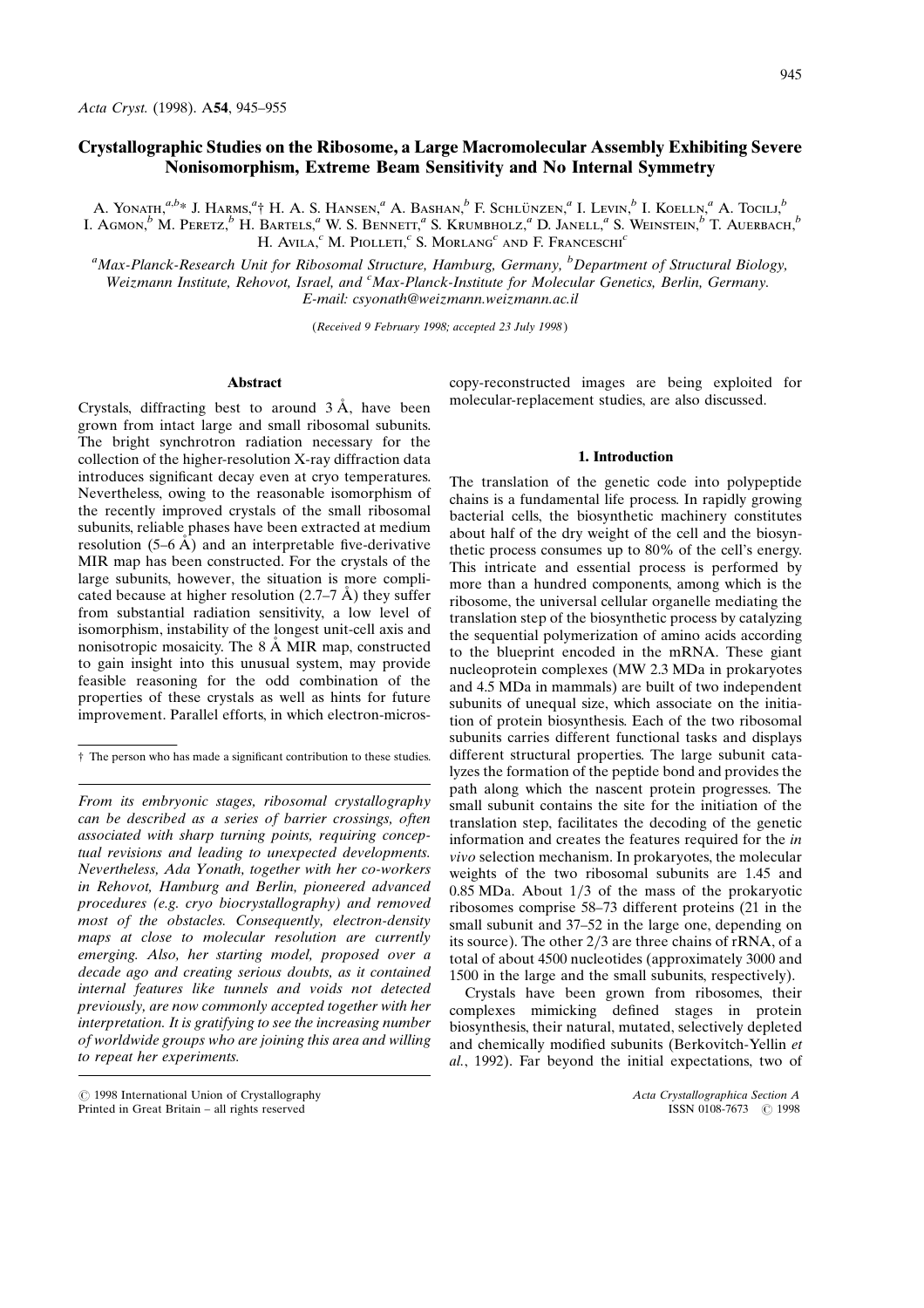these crystal forms, of the large subunit from Haloarcula marismortui (H50S) and of the small subunit from Thermus thermophilus (T30S), diffract currently to around  $3 \text{ Å}$  (Figs. 1 and 2, Table 1). Though this resolution range seems to be inferior to what is obtained from crystals of other large macromolecular complexes, for ribosomal crystals it should be considered rather



 $(a)$ 



Fig. 1. Diffraction patterns ( $0.5^{\circ}$  rotation) obtained within 20 s at the microfocus beamline (ID13) at ESRF from a crystal of H50S soaked in solution with 0.5 mM of W30. (a) The first pattern; (b) after 3.5° rotation.

high in view of their enormous size, which does not contain any internal symmetry and the high level of their complexity.

It was found that the ribosomes are tough subjects for crystallographic analysis, primarily because they are composed of readily degradable RNA along with proteins which may be loosely held. Table 1 shows that, in contrast to the common observations, the high resolution obtained from the ribosomal crystals is not necessarily linked to diffraction of high quality. On the contrary, the crystal type diffracting to the highest resolution (H50S) yields the most problematic diffraction data. The efforts towards the elucidation of the structure of the ribosome and the problems (solved as well as unsolved) encountered over the years are the subjects of this article.

## 2. Radiation decay at cryo temperatures

The large unit-cell dimensions, the extremely weak diffraction power and the shape of the crystals (very thin plates or needles) dictate absolute dependence on synchrotron radiation. We pioneered crystallographic measurements at cryo temperatures because of the extreme radiation sensitivity of these crystals. Using moderate-intensity SR facilities, flash-frozen ribosomal crystals can be irradiated at 85-95 K with no observable damage for periods sufficient for the collection of an entire data set at  $6-9 \text{ Å}$  (in exceptional cases even at  $5 \text{ Å}$ ) from individual crystals (Hope *et al.*, 1989). However, when evaluating these data it was observed



Fig. 2. A  $1^\circ$  rotation diffraction pattern obtained from a treated crystal of the small subunit from *Thermus thermophilus* (T30S) obtained at ID2/ESRF.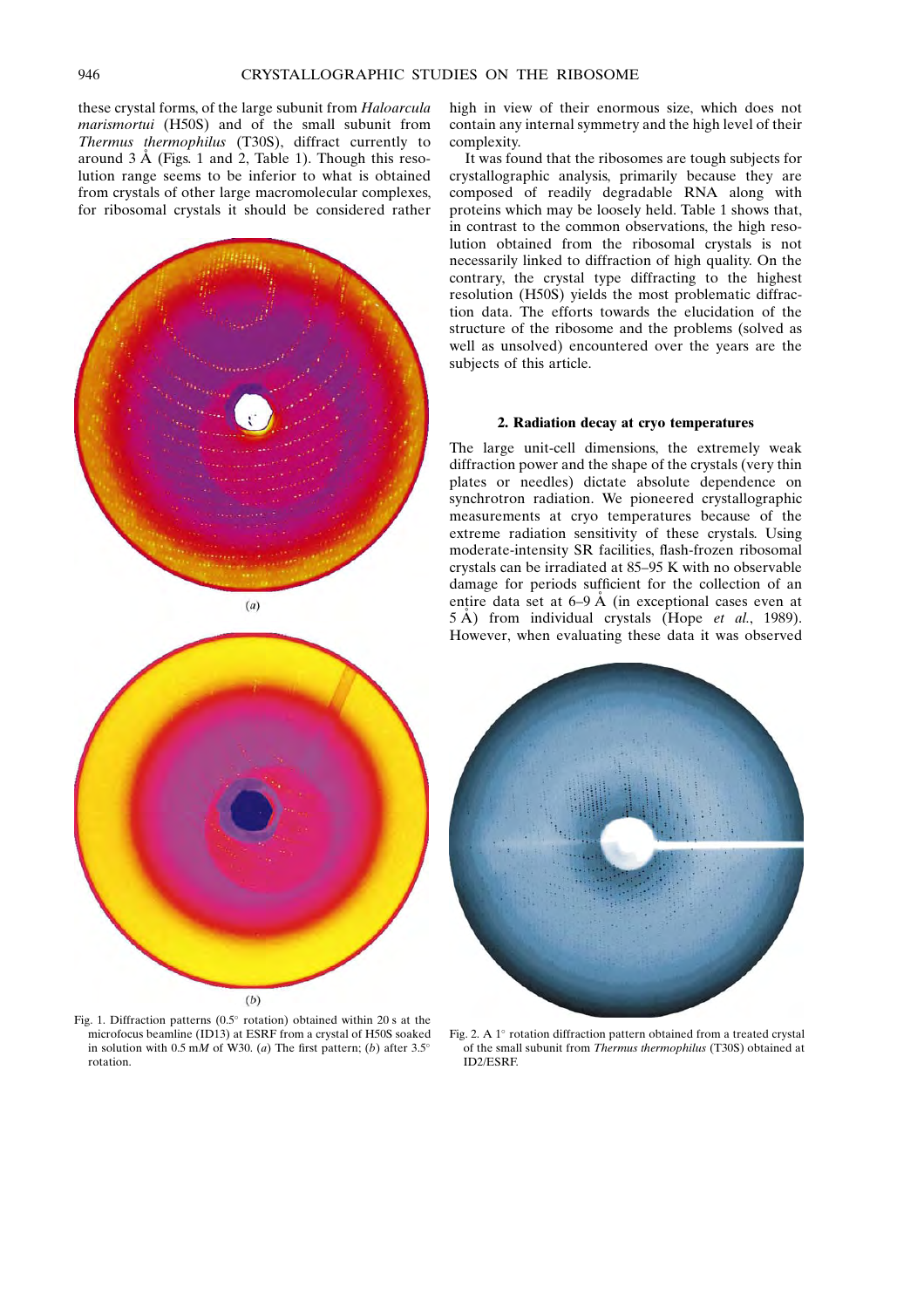### Table 1. The quality of the ribosomal crystals

T70S, T50S, T30S are the whole ribosome from Thermus thermophilus and its two subunits; H50S is the large subunit from Haloarcula marismortui

| Source      | Cell parameters $(A)$                                     | Resolution $(A)$ † | Isomorphism‡ | Beam<br>sensitivity§ | Spot shape                         | Mosaicity†† | Crystal shape<br>and rigidity## |
|-------------|-----------------------------------------------------------|--------------------|--------------|----------------------|------------------------------------|-------------|---------------------------------|
| T70S§§      | $524 \times 524 \times 306$<br>$P_{{}_{1}}{2_{1}}{2_{1}}$ | 12/15              | ΟK           | $U\P\P$              | OК                                 | High        | OК                              |
| <b>T30S</b> | $407 \times 407 \times 170$<br>$P_{{}_{1}}{2_{1}}{2_{1}}$ | 3.5/3.9            | OК           | High                 | OК                                 | Rather high | Thin, soft                      |
| <b>T50S</b> | $495 \times 495 \times 196$<br>$P_{{}_{1}}{2_{1}}{2_{1}}$ | 8.7/9.5            | OК           | $U\P\P$              | OК                                 | ОK          | OК                              |
| H50S        | $211 \times 300 \times 567$<br>C2221                      | 2.7/3.2            | Hardly any   | Very high            | Deformed, elongated,<br>nonuniform | Very high   | Problematic                     |

² The highest detectable/useful resolution. `Useful' means 75% completeness (or higher) in the last shell. ³ Isomorphism refers to native crystals grown from the same preparation. An OK indicates reasonable isomorphism for above 50% of the crystals. Very bad: less than 10% of the crystals are isomorphous (defined by cell dimensions and/or the distribution of the average  $\Delta F/F$  values vs resolution). § Beam sensitivity at cryo temperature, using a bright synchrotron-radiation beam.  $\parallel$  An OK spot shape means that the reflections have a defined shape which corresponds to the shape of the crystals and to the cross section of the beam. Elongated and undefined shape indicates, in addition to these properties, a high chance for interpenetration.  $\dagger \dagger$  An OK corresponds to 0.2–0.5° mosaic spread. Very high may reach up to 3°.  $\ddagger \dagger$  An OK means crystals of fairly isotropic dimensions which, when handled carefully, do not develop severe deformations. Problematic means extremely thin crystals, built from readily sliding layers, which, even upon extremely careful handling, may suffer from resolution loss and fragmentation. §§ A complex of T70S ribosomes, two phe-tRNAphe molecules and an oligomer of 35 uridines (as mRNA). The crystals of the pure T70S ribosome pack in the same crystal form but diffract only to 18/14 Å <sup>[[[</sup>] Unknown or not well determined, since these crystals do not diffract to the resolution showing fast decay.

that, even in some cases for which the decay was not manifested in resolution loss, prominent damage was observed at the outer resolution shells. This `hidden' decay is detectable in the data quality which becomes

poorer with the progression of the irradiation and is expressed in lower signal/noise ratios (e.g. from the original 9-10 to 2-3), higher  $R_{\text{merge}}$  values (e.g. from 0.06 to  $0.17$ ), fluctuations in the intraframe scaling factors



Fig. 3. (a) A stack of three sections, 3.3 Å apart, of the current 12 Å MIR map of H50S (211  $\times$  300  $\times$  567 Å, C222<sub>1</sub>), showing the compact packing regions (around  $z = 1/4$  and 3/4) as well as the lonely contact area along the z axis [between the green particle and its symmetry-related (by twofold axis) noncolored one at  $z = 1/2$ , around the twofold axis]. For clarity, two unit cells are shown along the Y direction (horizontal) and the density assigned to the four asymmetric particles (+ two close neighbors) were painted red, blue, pink and green. The dense areas at the interface between the red and the blue particles represent the position of the most occupied heavy-atom sites. (b) The same map contoured at a higher level, in order to emphasize the solvent areas. (c) A part of the map oriented so that the entrance to the main ribosomal internal tunnel (Yonath et al., 1987) is seen. (d) The Ta<sub>6</sub>Br<sub>14</sub> difference-Patterson map of H50S, including the data of the 7.5–12.5 Å resolution shell. The corresponding Harker peaks are shown by arrows. Experimental details: over 11 000 reflections were measured, and a total of 15 heavy-atom sites of the three derivatives  $(Ta_6Br_{14}$ , W12 and W17; Table 2) were included. The positioning of the heavy-atom sites was performed by a combination of difference-Patterson and Fourier methods, based on the major position of  $Ta<sub>6</sub>Br<sub>14</sub>$ , found to be stable and consistent in all resolution ranges up to 6.5 Å (right). Each heavy-atom position was cross-verified and refined by  $MLPHARE$  with maximum likelihood. Since the contribution of the two W clusters was negligible beyond 10  $\AA$ , their scattering curve could be approximated by spherical averages of their corresponding radii (W18 = 10 Å and W12 =  $8-9$  Å). The Ta<sub>6</sub>Br<sub>14</sub>, however, was treated as in Knablein *et al.* (1997) owing to its potential for the higher-resolution shells. Mean FOM: 0.32 (0.57 for centric);  $R_{\text{cultis}}$ : 0.76–0.97; phasing power: 0.98–1.15. The map was solvent flattened: one cycle, assuming 54% solvent.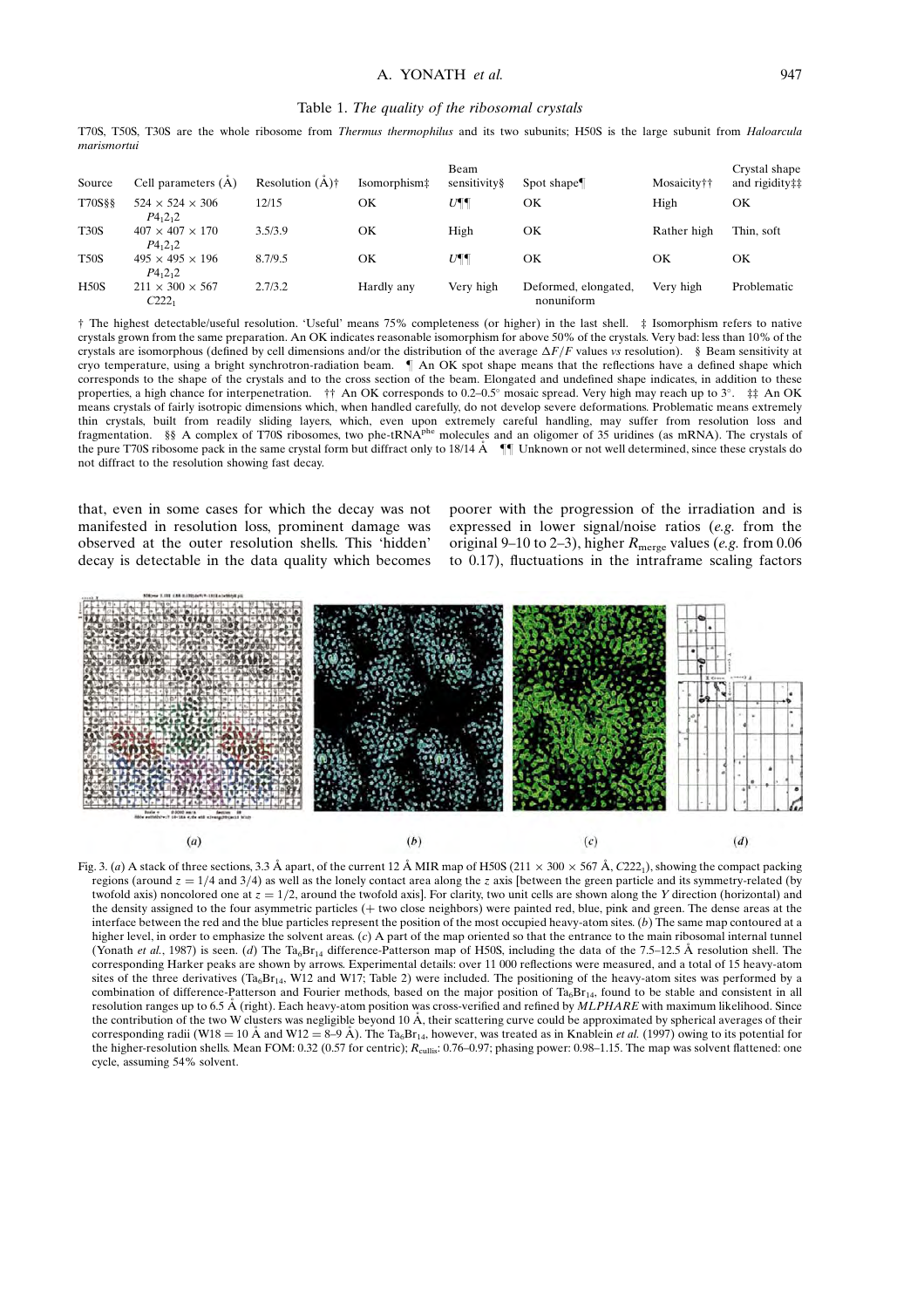between successive frames and frequent changes in the unit-cell dimensions.

It was firmly established that bright synchrotron radiation is essential for resolving the higher-resolution terms (above 6  $\AA$ ). However, this high brightness (e.g. stations ID2 and ID13 at ESRF, ID19 at APS or F1 at CHESS) causes substantial radiation damage within a period sufficient for the collection of a few frames, hence dictating the construction of complete sets by merging data collected from several crystals. Coupled with the low level of isomorphism of the H50S crystals, this introduces extreme difficulties in the construction of complete data sets and in the interpretation of difference Patterson maps. Attempts at including the addition of various free-radical absorbers and/or at further cooling to He-stream temperatures  $(15-20 \text{ K})$  during data collection have so far made no significant improvement. Therefore, the crystals are irradiated part by part, using an X-ray beam of a cross section smaller than the crystal.

Experience showed that to obtain quality data from the higher-resolution shells extreme care in the prefreezing treatment is required. In order to accommodate the delicate properties of the ribosomal crystals, namely the anisotropic morphology (at least one very thin edge), their notable softness and high bendability, procedures were developed for careful mounting of the crystals in a protective miniature double-layer thin glass spatula and for plunging the mounted spatula into liquid propane at its melting temperature (Hope et al., 1989). The justification for using these rather complicated procedures was obtained five years later, when it was found that loop-mounted ribosomal crystals (Teng et al., 1994) tend to float on the surface of the solvent bubble caught by the loop, bend around its concave shape and typically display lower resolution and a higher level of nonisomorphism.

### 3. Resolution versus diffraction quality

All crystals obtained so far from 70S ribosomes are characterized by their low resolution,  $20-24 \text{ Å}$ (Trakhanov et al., 1987; Berkovitch-Yellin et al., 1992), which probably stems from the inherent conformational heterogeneity of their preparations as they are extracted directly from cells during their growth phase. Based on this assumption, a complex mimicking a functional stage was designed and crystallized. Although this complex is rather unspecific [containing a short poly(U) chain and two charged tRNA<sup>phe</sup> molecules], it led to a marked increase of the resolution, to  $14-17 \text{ Å}$  (Table 2 and Hansen et al., 1990). Further improvement is expected from crystals of ribosomes programmed with mRNA chains of selected sequences, providing such complexes can remain stable throughout the crystallization period.

18 crystal forms have been grown from large ribosomal subunits, three of which were found to be suitable for crystallographic analysis at various levels of detail. Among these, the crystals of the large ribosomal subunits from Haloarcula marismortui (H50S) have been the target of the most extensive crystallographic analysis, since they diffract to almost atomic resolution, 2.5 $-2.7$  Å, and display reasonable mosaic spread (von Böhlen et al., 1991). However, though data collected carefully at intermediate resolution led to MIR phasing (Fig. 3), it was found that the undesired properties of this crystal form (Table 1) become more problematic and less tolerable with the increase of resolution. For instance, at the higher-resolution ranges, the crystal decay is expressed not only by loss of resolution, which can be monitored visually, but also in an invisible, albeit substantial, growth of the longest unit-cell axis (Fig. 4). It is conceivable that each of the encountered problems could have been tolerated if they appeared in isolation. But the combination of severe nonisomorphism, high radiation sensitivity, nonstable cell constants, nonuniform mosaic spread, uneven reflection shape and high fragility, led in many cases to extreme difficulties even in the mere production of reliable data sets, let alone the construction and the interpretation of high-resolution difference Patterson maps.

It should be mentioned that in each preparation there are some crystals that lead to diffraction of reasonable mosaic spread  $(0.1-0.2^{\circ})$ , nondeformed spot shape and no additional patterns (resulting from layer sliding). However, the level of isomorphism is very low even between these crystals and experience showed that the probability of detecting such crystals decreases with the increase of resolution (from 3-4% for those diffracting to  $6-7$  Å to  $1-2\%$  yielding high-quality diffraction to higher limits,  $2.7-3.3$  Å).

The  $10-12$  Å map presented in Fig. 3 and its extended 8 Å version, which shows a higher connectivity and can be partially interpreted (to be published), are based primarily on the contribution of a strong derivative,  $Ta_6Br_{14}$ . This derivative led to a well defined, and thus readily interpretable, difference Patterson map at  $6.5 \text{ Å}$ (Fig. 3) and consequently to the positioning of the sites of two other derivatives, W12 and W17 (Table 2). Noteworthy is the fact that the  $Ta_6Br_{14}$ -derivatized crystals diffract well to resolution much higher than the limits currently set by us, owing to the above described obstacles.

Interestingly, as expected, two prominent features of the large ribosomal subunit, the surface proteins L1 and L12, are poorly defined in the MIR map of H50S (Fig. 3). This is the consequence of an additional complication in studies of crystalline halophilic materials in ribosomes, for which the stabilization solution (3M KCl; von Böhlen et al., 1991) is of electron density extremely close to that of `average proteins', namely 0.38 electrons per  $A<sup>3</sup>$  [calculated from the values given by Anderson & Hovmöller (1998)]. Thus, at the medium-low resolution limits of current crystallographic studies, the limited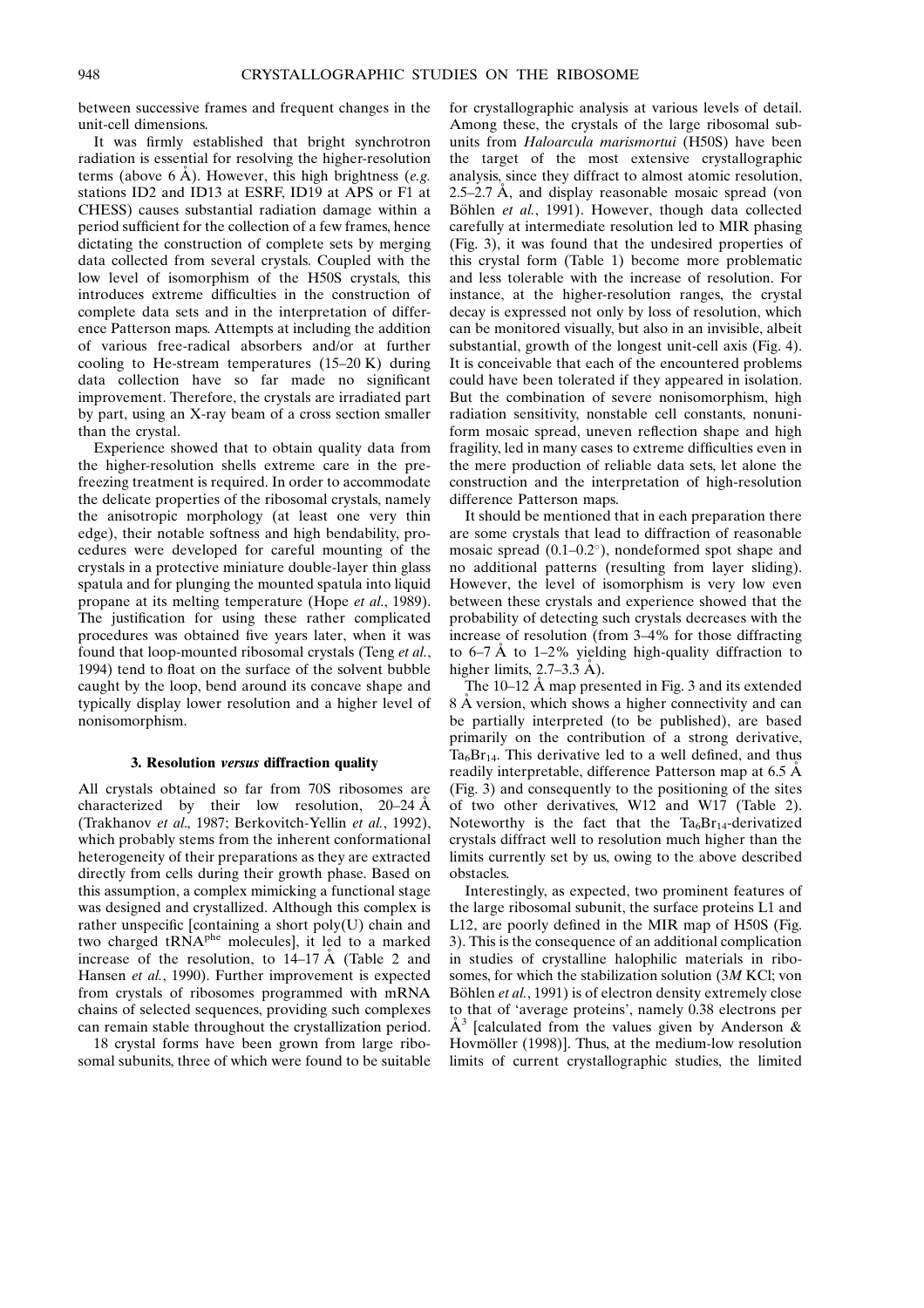$R = CH_2CH_2CONH_2;$   $R' = CH_2CH_2CONHCH_2CH_2CONH_2;$  $bu = butyl$ ;  $ph = phenyl$ .

 $PIP = (diethyleneamine)diiododiplatinum(II)$  $TAMM = tetrakis[(acetoxymercurio)methane]$  $WAC = W_3O_2 \cdot 3\{(\text{acetate}) \cdot 6H_2O\} \cdot CFSO_3$ 

 $Ta_6Cl_{14}$  $Ta_6Br_{14} \cdot 2H_2O$  $Nb_6Cl_{14}$ 

 $\operatorname{Ir}_4(\operatorname{CO})_8R^\prime_2R^{\prime\prime\dagger}$  $C_{22}H_{280}N_{24}O_{38}P_7Au_{11}$ †  $W12Rh = CS_5H_xSiW_{11}O_{39}Rh^{III}CH_3COO(H)$ †

```
W30 = K_{14}(NaP_5W_{30}O_{110}) \cdot 31H_2OW12 = K_5H(PW_{12}O_{40}) \cdot nH_2OW18 = (NH_4)_6(P_2W_{18}O_{62}) \cdot 14H_2OW17Co = CoWLi_{17} = Cs_{7}[P_{2}W_{17}O_{61}Co(NC_{5}H_{5})] \cdot nH_{2}OBuSnW17 = K_7[(buSn)(P_2W_{17}O_{61})] \cdot nH_2OPhSnW15 = K_5H_4[(phSn)_3(P_2W_{15}O_{59})] \cdot nH_2OBuSnW15 = K_5H_4[(buSn)_3(P_2W_{15}O_{59})] \cdot nH_2ONa_{16}[(O_3PCH_2PO_3)_4W_{12}O_{36}] \cdot nH_2O
```
 $\dagger$  Can be used for covalent binding.

contrast of the ribosomal proteins causes their outline to merge with the solvent. The clarity at which the same features can be seen in the map phased by combined MR and SIRAS methods (Ban et al., 1998) indicates the domination of phases, determined directly or according to the selectivity of molecular-replacement results obtained by using a model of artificially uniform density, although it is composed of over 66% RNA and only 34% proteins. Even at this resolution range, this MIR map may shed light on the odd combination of the properties of H50S. Thus, the potential high resolution obtained from the H50S crystals,  $2.7 \text{ Å}$ , may be accounted for by the extensive interparticle contacts which are concentrated in parts of the unit cell. At the same time, only one relatively small region, surrounded by a sizable volume of solvent with dimensions which may reach over  $200 \text{ Å}$  in their longest direction, is involved in contacts between the two halves of the unit cell along the very long  $c$ -axis (567 Å) direction. This rather unusual packing arrangement may be the reason for the low isomorphism of this crystal form, for the problematic morphology (plates reaching up to  $0.5 \times 0.5$  mm with a typical thickness of a few micrometres in the direction of the  $c$  axis), for the layer structure of the crystals, for the high tendency of these layers to slide relative to each other (causing multilattice diffraction patterns), for the changes in the  $c$  axis which are introduced by irradiation (Fig. 4), and for the readiness of the penetration of very large clusters (e.g. W30, W18 etc., see Table 2) into the crystals. Finally, although still uncertain, it seems that the lonely contact network is made by two symmetry-related particles via their 5S RNA regions (Levin et al., 1998) and that a large part of the contacts can be interpreted as RNA chains which form rather loose interparticle contacts, presumably mediated by the solvent. Hence, the influence of Mg and Cd ions on the rigidity of the crystals and their thickness may also be understood.

It should be mentioned that a similar packing arrangement was obtained independently by molecular replacement, exploiting the image reconstructed from T50S (Levin et al., 1998). However, although this solution has reasonable scores (*i.e.* 93% correlation with  $R$ factor of 27% for the region  $> 60$  Å and 48% correlation with R factor 42% for the region 30–90 Å), it is comparable to several other solutions. The use of the envelope of a ribosomal particle from one bacterium for determining the packing diagram of crystals grown from the same particle but from a different source is based on the assumption that at low resolution the gross structural features of prokaryotic ribosomes are rather similar. However, at higher resolution, the validity of such studies is questionable and the loss of scores with the advance of resolution may be accounted for by the difference between T50S and H50S (the latter contains 12-14 additional proteins), as well as the quality of the model.

Three packing arrangements have already been suggested for H50S crystals. The first was based on MIR and anomalous phase information, initially determined at 15 Å (Schlünzen et al., 1995). The second (Roth et al., 1996) and the third (Ban et al., 1998), published during the reviewing stage of this manuscript, seem to be rather similar not only in their packing scheme but also in the way they were obtained. Thus, they originated from  $30 \text{ Å}$  non-MIR information, *i.e.* direct methods and molecular replacement, respectively, and so far could be validated only to low-resolution limits (*i.e.* 12–15  $\AA$ ).

Apart from the general concern regarding the domination of the phases determined by molecular replacement or similar procedures, relying solely on phase



Fig. 4. The 'fluctuating'  $c$  axis. Data were collected sequentially from a crystal of the large ribosomal subunit (H50S) from Haloarcula marismortui (diffraction patterns shown in Fig. 1). The crystal size was  $400 \times 380 \times 8$  µm and the beam cross section  $100 \times 100$  µm. The initial resolution was higher than  $3.2 \text{ Å}$  (at the edge of the MAR detector). The loss of resolution was monitored by eye inspection and when it reached  $6-7$  Å (points I, II, III) the crystal was translated to a new position (except for the position marked IV, at which the resolution limit was  $9.5 \text{ Å}$ ). The region that was exposed last suffered from the decay of its neighbor even before it was exposed. As can be seen, the crystal decay was accompanied by an increase of the c axis, from 564 to 572  $\AA$ .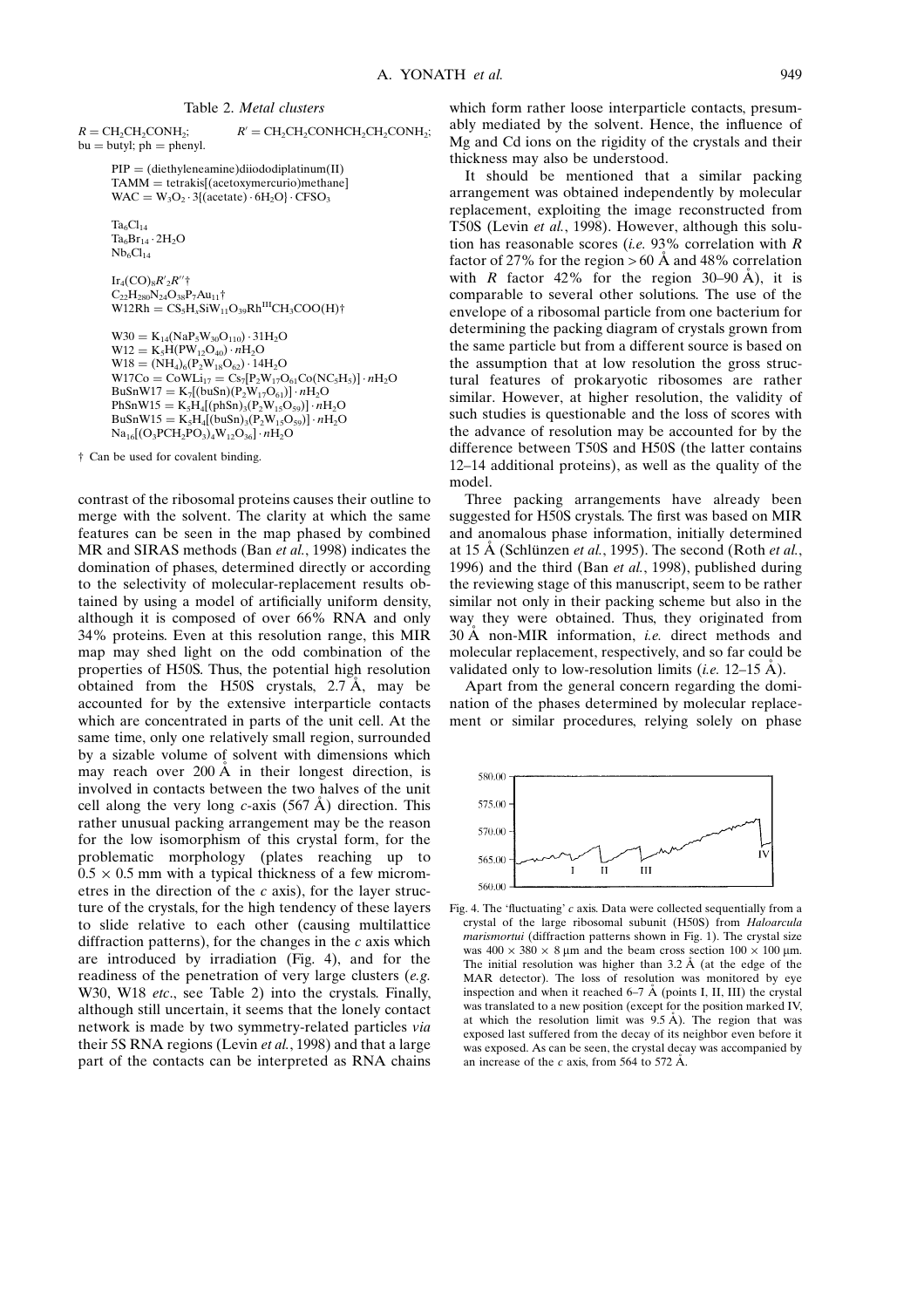information originating from very low resolution information may be rather misleading. Thus, the use of procedures developed for systems possessing an extensive level of internal noncrystallographic symmetry and/or for the use of heavy-atom derivatives showing (potentially or in reality) phasing power extending nearmolecular resolution (Jack et al., 1975), is not always justified. This is so especially when the non-MIR information leads to the use of heavy-atom sites that were determined mainly by difference-Fourier methods and possess phasing power extending only to low resolution (*i.e.* 10–14  $\AA$ ). Thus, at these resolution ranges the contribution to the structure factors of the noncrystalline material (the solvent) may reach the same order of magnitude as the contribution of the crystalline material. Therefore, using low-resolution phases for the location of heavy-atom sites by difference-Fourier methods might be strongly influenced by the solvent contribution, particularly in cases of heavy-atom clusters which possess phasing power extending only to low resolution. Consequently, the chances that the so determined heavy-atom sites may indeed represent changes in the solvent contribution are nonnegligible, even when they display acceptable phasing statistics (e.g. Schlünzen et al., 1995).

This risk is especially high for the combination of ribosomal crystals with multi-tungsten clusters. In recent studies, it was found that significant amounts of W clusters, in quantities much higher than those directly incorporated in the phasing procedure (i.e. detected in difference-Patterson or Fourier maps), remain within the crystal environment even after applying an extensive washing procedure (12 times during  $40-50$  h). Thus, the amount of W atoms found in the washed crystals by inductively coupled plasma mass spectrometry as well as by atomic emission spectrometry is equivalent to 18-20 clusters of W30 or to 25-27 clusters of W18 per ribosomal particle. Such large amounts of 'floating' W clusters are sufficient to generate measurable anomalous signals by contributing to the structure factors, as well as to introduce subtle nonisomorphism, which may not be detected as such in routinely treated diffraction data. It therefore remains to be seen whether the bases for these three structures (Schlünzen et al., 1995; Roth et al., 1996; Ban et al., 1998), i.e. the signals produced by these clusters at  $12-15$  Å were a consequence of real derivatization or of inherent or induced nonisomorphism or of the mere modification of the density of the crystal solvent.

In contrast to the marked tendency of large ribosomal subunits to crystallize, only one crystal form has beem obtained so far from the small ribosomal subunit (Trakhanov et al., 1987; Yonath et al., 1988). For almost a decade, this crystal form (T30S) yielded satisfactory data only to 12–15 Å (Schlünzen *et al.*, 1995), although reflections were observed up to  $7.3 \text{ Å}$ . The low internal order of the crystals of the small ribosomal subunits was correlated with their marked instability, which reaches a higher level than that observed for the large subunits. For example, by exposing 70S ribosomes to a potent proteolytic mixture, the 50S subunits remained intact, whereas the 30S subunits were completely digested. Similarly, large differences in the integrity of the two subunits were observed while attempting the crystallization of functionally active 70S ribosomes, constructed from purified subunits. Thus, the crystals obtained from these preparations were shown to consist only of 50S subunits (Berkovitch-Yellin et al., 1992). This indicates that the self-affinity of the large subunits overcame their interactions with the small subunits to produce 70S particles not engaged in protein biosynthesis. Noteworthy is the fact that, at the end of this one week experiment, the supernatant of the crystallization drop did not contain intact small subunits but their proteins and their fragmented RNA chain. Thus, while the large subunits crystallized, the small ones deteriorated to their individual components.

Subtle modifications in the procedures of bacterial growth and crystal treatment led recently to useful diffraction to about  $3.5 \text{ Å}$  with reasonable, though far from perfect, isomorphism and reproducibility (Table 1). Large, medium-size and smaller metal compounds are being exploited for MIR and MAD phasing, leading typically to multisite binding which imposes extensive cross-verifications. This approach led to sufficient phasing power up to  $6-6.3$  Å resolution (limits currently dictated by the derivatized crystals) and allowed the construction of an interpretable electron-density map (to be published).

#### 4. Facilitating specific derivatization

Single heavy-atom compounds yielded useful highresolution phases for several large complexes. Among these are the viruses (e.g. Jack et al., 1975, Rossmann, 1995), the 371K ATPase (Abrahams et al., 1994) and the  $250K$  tRNA<sup>phe</sup> synthetase and its complex with its cognate tRNA (Goldgur et al., 1997). Compounds of three or four heavy atoms such as TAMM and PIP (Table 2) were the key for phasing the data of the 260K nucleosome-core particle (Luger et al., 1997). Owing to the enormous size of the ribosome and the lack of internal symmetry, for generating accurately measured signals at low and medium resolution, advantage may be taken of compact and dense compounds containing several metals. In contrast to the availability of numerous single-atom agents, there are only a few stable water-soluble polymetallic compounds that may be suitable for derivatization. Examples are heteropolyanions or multicoordination compounds for soaking experiments and monofunctional reagents of dense metal clusters designed for covalent binding at specific sites [Thygesen et al. (1996) and Table 2].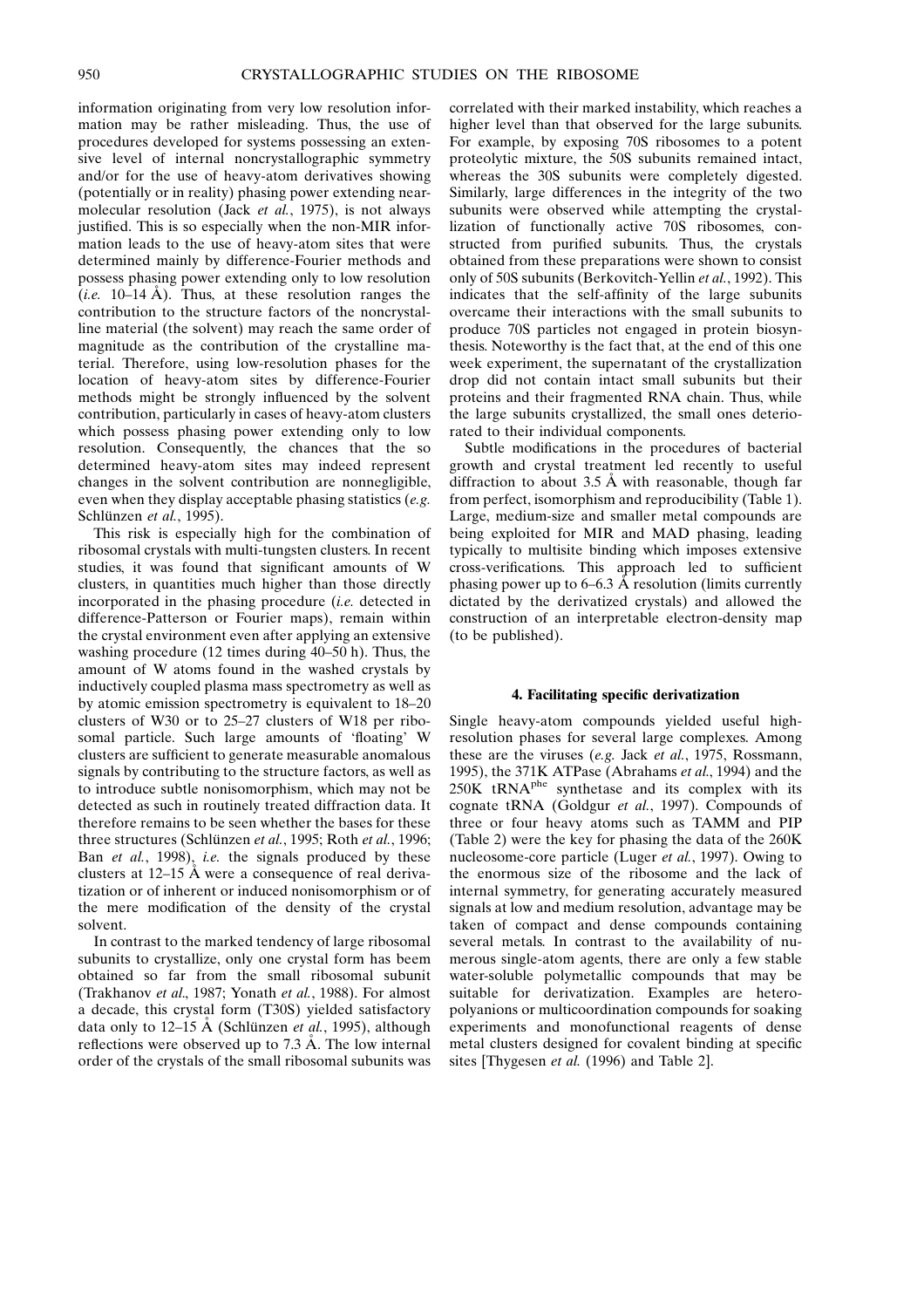With the increase of resolution of the ribosomal crystals, middle-size compounds were found useful.



Fig. 5. The packing diagram of the whole ribosome (T70S), assembled by positioning the  $23 \text{ Å}$  electron-microscopical model in the crystallographic unit cell according to the most prominent result of the molecular-replacement search (crystallographic data were collected to 10  $\AA$  resolution).

Among these is  $Ta_6Cl_{14}$ , a compound that has recently become rather popular in macromolecular crystallography as it was shown to phase at different resolution ranges over a wide pH range (e.g. Schneider & Lindquist, 1994; Knablein et al., 1997). In contrast, TAMM, which proved suitable for phasing data from crystals of rather large particles, such as the photosynthetic reaction center (Deisenhofer et al., 1984), the nucleosomecore particle (Luger et al., 1997), an iodotype-antiiodotype complex (Bentley *et al.*, 1990) and glutathione transferase (Reinemer et al., 1991), could not be exploited in ribosomal crystallography either because of low solubility (H50S) or because it introduces severe nonisomorphism (T30S and T50S). The situation with PIP, which was also used for phasing in some of the studies mentioned above (e.g. Luger et al., 1997), is unclear. It obviously did not introduce substantial nonisomorphism, but at the same time its phasing power was found to be lower than that obtained from smaller compounds, showing presumably that it decomposes in an uncontrolled fashion during the course of the experiment.

In order to obtain a high occupancy of the heavy atoms, their quantitative attachment to predetermined sites prior to crystallization should be advantageous. The feasibility of phasing by specifically bound heavy atoms prior to the crystallization has been proven for the nucleosome-core particle at  $2.8 \text{ Å}$  (Luger et al., 1997) and for B50S at low resolution (Bartels et al., 1995). This approach requires complicated and timeconsuming procedures but is bound to yield indis-



Fig. 6. The packing diagram of the large ribosomal subunit (T50S) assembled by positioning the 16 Å electron microscopical reconstructed image (Levin et al., 1998) in the crystallographic unit cell according to the most prominent result of the molecular-replacement search. Structurefactor amplitudes and phases were calculated to 10 Å by back transformation. One asymmetric unit, which corresponds to one image, is marked in pink. (a) The map calculated from the amplitude and the phases of the model up to  $10 \text{ Å}$  resolution. The green patches on top of the model are parts of the neighboring particles. (b) The same map together with that constructed from the crystallographic amplitudes and the model phases (in cyan). The cyan patches that coincide with the green are of the neighboring particles. The `only cyan' patches indicate differences in the structure between the observed and the calculated particles. (c) The 10  $\AA$  map constructed from  $F_{obs}$  and calculated (model) phases. [Up to 11 000 unique reflections (to 9 Å resolution) were collected from a native and  $Ta<sub>6</sub>Br<sub>14</sub>$  derivatized crystals (measured at BW6/DESY at four wavelengths). Six heavy-atom sites were extracted from anomalous difference-Patterson maps (highest FOM =  $0.7188$ ,  $R_{\text{culling}} = 0.75$ , phasing power  $= 1.56$ ].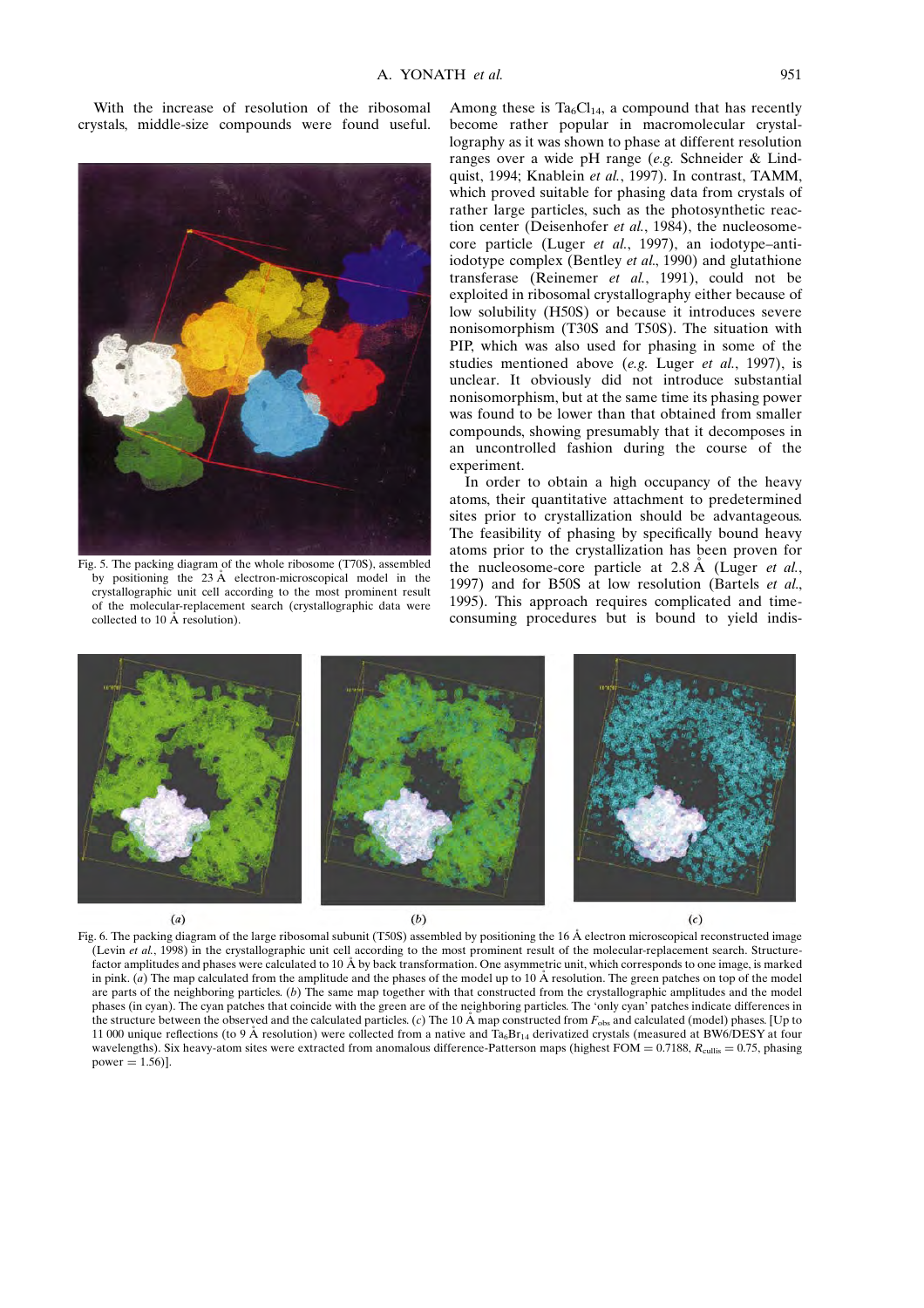pensable information not only for phasing but also at later stages of map interpretation. Examples of such materials are the clusters of undecatungsten (Wei et al., 1998), undecagold and tetrairidium (Jahn, 1989a,b) (Table 2).

The studies on the structure of the nucleosome-core particle are illuminating. This particle consists of about 150 base pairs of DNA wrapped around an internal core composed of an octamer made of two copies of four histones. Since the fine characteristics of the structure of each individual nucleosome core is dictated by the sequence of the incorporated DNA (which varies as a function of its position on the genome), the crystals obtained from naturally occurring nucleosome-core particles exhibited structural variability and diffracted only to  $7 \text{ Å}$  (Richmond *et al.*, 1984). To introduce uniformity, a semiartificial nucleosome-core particle was designed, consisting of genetically produced histones together with a fragment of 146 base pairs, synthesized with a defined sequence. In addition to the provision of a homogenous population, the use of recombinant nucleosome cores facilitated the insertion of exposed cysteines at selected sites on the surface of the histone proteins.

This elegant and logical approach cannot be fully adopted for the derivatization of the ribosomes, since so far all the totally reconstructed ribosomal particles did not yield well diffracting crystals. This was rather unexpected since it is known that functionally active ribosomes can be reconstituted in vitro from isolated ribosomal components. It is conceivable that the in vitro assembly pathways lead to slight deviations from the natural conformation, sufficient to prohibit quality crystallization, because the conditions under which the reconstitution is performed in vitro are dramatically different from the physiological events (e.g. 1.5 h for in vitro reconstitution versus the in vivo 3 min). Therefore, binding heavy atoms to the ribosomes prior to their crystallization is limited either to available sites on the native particles or to the genetic creation of potential binding sites on selected ribosomal proteins that can be quantitatively and reversibly detached from the ribosome under mild conditions (Sagi et al., 1995).

Phasing by MAD should eliminate the dependence on isomorphism, providing all the data can be collected from a single crystal. Owing to the severe radiation decay of the ribosomal crystals, this requirement cannot be fulfilled, but it is anticipated that even partial highresolution phase information obtained from individual crystals should be more useful than that expected to be obtained from difference maps. The suitability of this method for ribosomal crystallography is currently being assessed and a word of caution is due, since the anticipated anomalous signals may be of the same order of magnitude as the changes in structure factors induced by the crystals' decay. MAD studies exploiting selenium gained recently a lot of popularity in protein crystallography. For obtaining selenated halophilic ribosomal particles, a methionine-dependent strain was constructed (M. Mevarech, private communication). The 50S subunits of this strain yield crystals that may be of higher quality than those grown from the problematic H50S wild-type. The exact numbers of methionines in T30S and H50S are still to be determined, since only some of the sequences of the ribosomal proteins from these sources are known. Their estimated numbers (25 and 55, respectively) may not be sufficient to provide measurable signals, therefore efforts are being made to increase their amounts by genetic techniques (Franceschi et al., 1993).

## 5. The interplay between microscopy and crystallography

In order to elucidate the packing arrangements of the ribosomal crystal forms that diffract to low resolution (T70S and T50S, see Table 1), molecular-replacement searches have been performed. Initially, the models reconstructed from electron micrographs of tilt series of negatively stained crystalline arrays (Yonath et al., 1987; Arad et al., 1987) were exploited. Recently, these studies were extended to higher resolution, benefiting from the impressive quantum jump in single-particle imaging by cryo electron microscopy (Stark et al., 1995; Frank et al., 1995), which yielded images resembling the common views observed by traditional electron microscopy and contain the features revealed in the lower-resolution reconstructed images from crystalline arrays.

Particles of the same preparations that yielded the best T50S and T70S crystals (Table 1) have been subjected to reconstruction at 16 and 23  $\AA$  resolution, respectively (Levin et al., 1998). The molecular-replacement package AMoRe (Navaza, 1994) was chosen since it facilitates low-resolution work as it reads in models presented as density maps, a convenient feature when using electron-microscopy-reconstructed images. In both cases, a unique outstanding solution was obtained, showing no collisions or short contacts, with  $R_{\text{merge}}$  (I) of 41 and 45% and correlations of 75 and 72%, respectively (Figs. 5 and 6). An examination of the relations between the packing arrangement and the positions of the two most prominent  $Ta_6Br_{14}$  sites determined by SIRAS from data collected at four wavelengths showed that one of them is located between two T50S particles and the second in a small nest within the T50S particle (Fig. 7). Parallel studies, exploiting a 24 Å reconstructed image of T30S (Levin et al., 1998), led to a reasonable agreement with data collected from the 10  $\AA$  diffracting crystals (Levin *et al.*, 1998).

The anticipated (and encountered) immense difficulties in the determination of the structure of intact ribosomal particles led to parallel approaches, performed elsewhere, focusing on isolated ribosomal components. The substitution of the E. coli ribosome,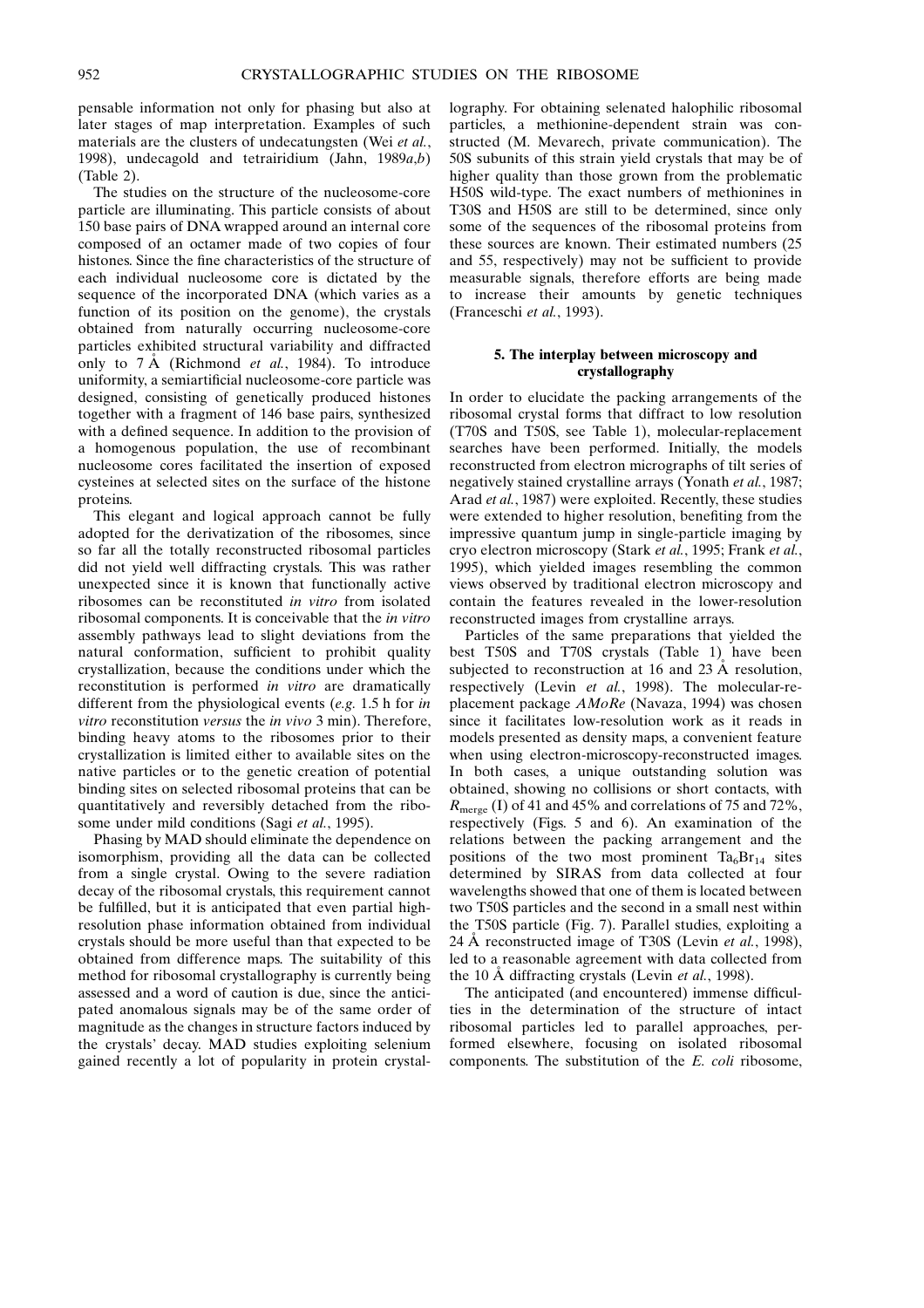which used to be the favorable research object, by the more robust thermophilic particles, the employment of genetic techniques and the introduction of threedimensional NMR spectroscopy, resulted in recent major progress in the determination of the molecular structures of isolated ribosomal proteins (for reviews, see Liljas & Al-Karadaghi, 1997; Hosaka et al., 1997; Wimberly et al., 1997) as well as RNA fragments (Betzel et al., 1994; Puglisi et al., 1997; Dallas & Moore, 1997; Correll et al., 1997).

The relatively high level of detail of the reconstructed images tempted the fitting of ribosomal components of which the structures have been determined in isolation (e.g. Malhotra et al., 1998) or those that can be approximated to known structures, such as doublestranded rRNA (Mueller & Brimacombe, 1997). An exercise to assess the feasibility of this approach, aiming at the fitting of the coordinates of a ribosomal protein TL1 (Nikonov et al., 1996) into the electron-density map of large ribosomal subunits of the same organism (T50S) obtained by molecular replacement at 16  $\AA$  (Levin *et al.*, 1998), led to two alarming findings. The first is connected to the fact that a number of reasonable possibilities were obtained when the coordinates of the protein were manually placed in several orientations within the region assigned to be in the proximity of protein L1 by immuno electron microscopy. The second relates to a rather primitive molecular search, performed throughout the ribosomal particle, that revealed additional positions into which the same structure could be fitted equally well, indicating that currently unambiguous positioning of ribosomal components is still not possible. These studies also confirm the observation that protein L1 contains a popular RNA binding motif, detected in several ribosomal proteins (Nikonov et al., 1996; Liljas & Al-Karadaghi, 1997). Additional uncertainties associated with such placements are due to the open questions concerning the validity of the conformations of ribosomal components determined in isolation to represent the in situ situation, since within the ribosome the individual components may be highly influenced by their proximity to other r-proteins or rRNA. An example is the isolated protein S15, which shows significant conformational variability between its structure in solution (determined by NMR) and in the crystal (Clemons et al., 1998).

### 6. Some comparisons

A straightforward comparison between ribosomes and other macromolecular complexes of a size similar to (or larger than) that of the ribosome indicates that the size is a poor measure for the level of sophistication needed for structure determination. Indeed, the studies on viruses established that the readiness for structure determination is size independent and that significant structural irregularities can be overcome by focusing only on the ordered part of the particle  $(i.e.$  neglecting the internal nucleic acids for the benefit of accurate determination of the structure of the coat proteins). In fact, the globular viruses, despite their enormous size, provide attractive crystallographic systems primarily because their surfaces are composed of readily packed proteins and because they posses extensive internal symmetry. Interestingly, the majority of the large macromolecular complexes so far subjected to structural analysis are composed mainly or solely of proteins (e.g. Deisenhofer et al., 1984; Abrahams et al., 1994; Knablein et al., 1997; Xu et al., 1997). Studies on the viruses and on the nucleosome (Luger et al., 1997) show that a homogenous surface with defined and stable structural elements is the clue for efficient structure determination, no matter if this surface is composed on proteins or DNA. Combining these naive, albeit realistic, guidelines with the enormous size of the ribosomes and the extensive surface exposure of degradable RNA indicates that the ribosomes belong to a rather problematic group.

It is conceivable that the natural tendency of the ribosomes to deteriorate is one of the main sources for the severe complications in their structure determination. This is probably connected with the high content of surface RNA, prone to nucleolytic digestion. Intuitively, one may assume that the higher the extent of RNA fragmentation, the lower the quality of the resulting crystals. However, careful studies showed that although there may be an upper threshold for the number of breaks that can be tolerated by the crystallization process, as long as the crystallized particles are functionally active, a direct correlation between the quality of the crystals and the number of breaks in the rRNA could not be established.

## 7. Conclusions and prospectives

The increasing sophistication in instrumentation and in computational techniques and the implementation of powerful genetic techniques should provide the means to add the ribosomes to the list of complexes for which the structures have been solved. As shown, despite the long list of serious problems, the way to structure determination has been paved for the small subunit and is progressing for the large one. Thus, the quest for highresolution structure under the conditions dictated by severe nonisomorphism, extreme radiation sensitivity and no internal symmetry may soon be reached.

#### 8. Abbreviations

70S, 50S, 30S: the whole ribosome and its two subunits from prokaryotes. A letter as a prefix to the ribosomal particles or ribosomal proteins represents the bacterial source (e.g. E stands for E. coli; T for Thermus thermophilus; H for Haloarcula marismortui). tRNA, rRNA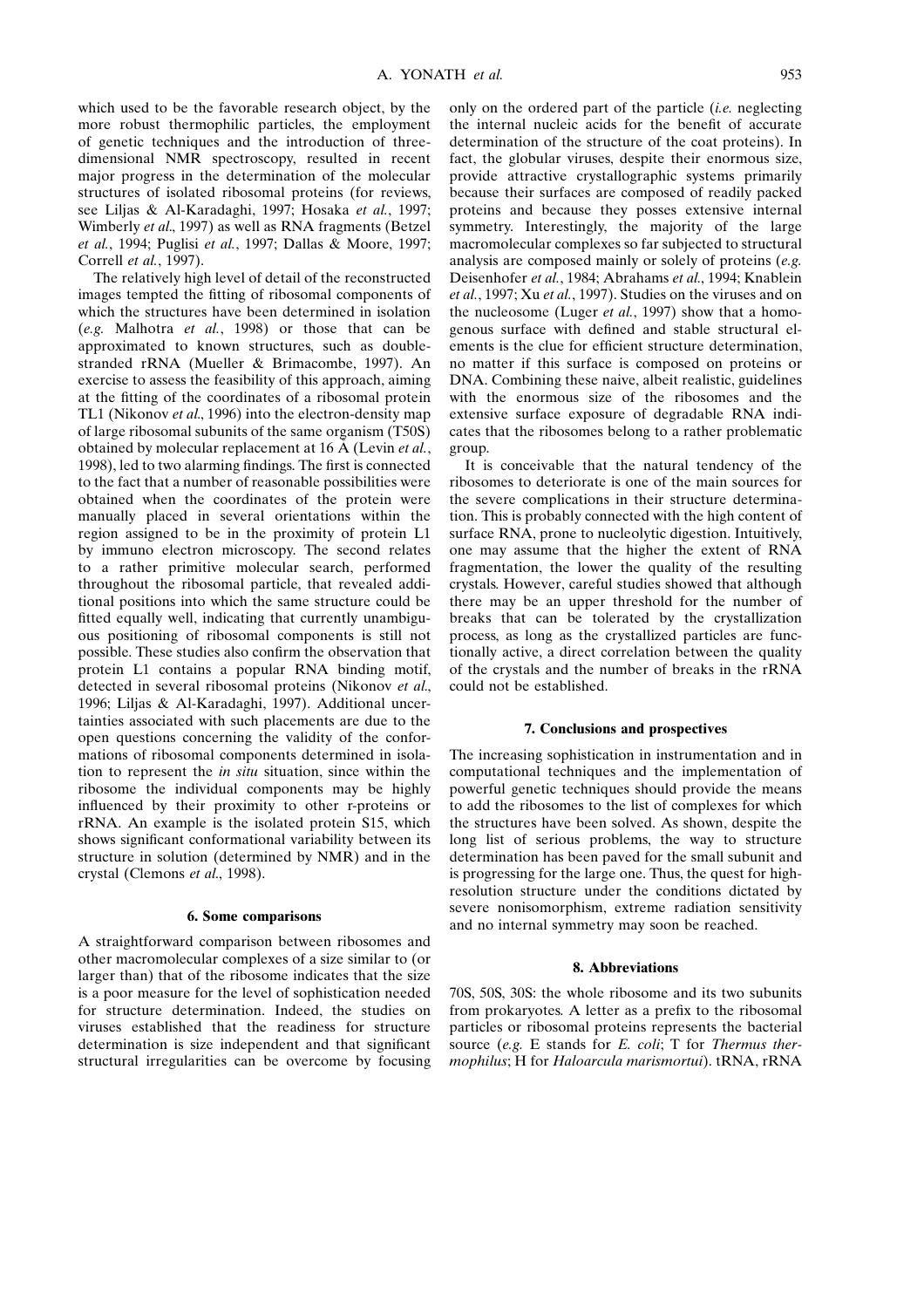

Fig. 7. A part of the map shown in Fig. 6, on which the positions of the most occupied  $Ta<sub>6</sub>Br<sub>14</sub>$  site are shown, represented as group scatterers with a diameter of about  $6 \text{ Å}$  (the golden balls) and two close-up views of these positions.

and mRNA stand for transfer, ribosomal and messenger RNA, respectively. r-proteins are ribosomal proteins, of which the names are composed of L or S (showing that this protein is of the large or small subunit) and a running number, according to the position of this protein on the two-dimensional gels. MIR: multiple isomorphous replacement. SIRAS: single isomorphous replacement with anomalous scattering. MAD: multiple anomalous dispersion. SR: synchrotron radiation. MR: molecular replacement.

Exceptional gratitude is due to the late Professor H. G. Wittmann with whom these studies were initiated. We thank Dr M. Safro for active participation in the phasing attempts, Drs M. Pope, W. Preetz and W. Jahn who gave us generous gifts of heavy-atom clusters, Drs M. van Heel and H. Stark for the reconstructions of the thermophilic ribosomal particles and Dr M. Mevarech for the methionine-dependent strain. The studies presented here were performed at the Weizmann Institute, Rehovot, the Max-Planck Research Unit in Hamburg and the Max-Planck Institute for Molecular Genetics in Berlin. We thank C. Radzwill, R. Albrecht, C. Glotz, Y. Halfon, K. Knaack, M. Laschever, S. Meier, J. Muessig, C. Paulke, U. Solomon and G. Arad for their assistance. Data were collected at the EMBL and MPG beam lines at DESY, Hamburg, F1/CHESS, Cornell University, ID2, ID13, D2AM/ESRF, Grenoble, BL26/ PF/KEK, Japan, and ID19/APS. Support was provided by the Max-Planck Society, the US National Institute of Health (NIH GM 34360), the German Ministry for Science and Technology (BMBF 05-641EA) and the Kimmelman Center for Macromolecular Assembly at the Weizmann Institute. AY holds the Martin S. Kimmel Professorial Chair.

#### References

- Abrahams, J. P., Leslie, A. G. W., Lutter, R. & Walker J. E. (1994). Nature (London), 370, 621-628.
- Anderson, K. M. & Hovmöller, S. (1998). Z. Kristallogr. 213, 369±373.
- Arad, T., Piefke, J., Weinstein, S., Gewitz, H. S., Yonath, A. & Wittmann, H. G. (1987). Biochimie, 69, 1001-1006.
- Ban, N., Freeborn, B., Nissen, P., Penczek, P., Graussucci, R. A., Sweet, R., Frank, F., Moore P. & Steitz, T. (1998). Cell, 93 1105±1115.
- Bartels, H., Bennett, W. S., Hansen, H. A. S., Eisenstein, M., Weinstein, S., Muessig, J., Volkmann, N., Schlünzen, F., Agmon, I., Franceschi, F. & Yonath, A. (1995). J. Pept. Sci. 37, 411-419.
- Bentley, G. A., Boulot, G., Riottot, M. M. & Poljak, R. J. (1990). Nature (London), 348, 254-257.
- Berkovitch-Yellin, Z., Bennett, W. S. & Yonath, A. (1992). Crit. Rev. Biochem. Mol. Biol. 27, 403-446.
- Betzel, C., Lorenz, S., Fürste, J. P., Bald, R., Zhang, M., Schneider, T. R., Wilson, K. S. & Erdmann, V. A. (1994). FEBS Lett. 351, 159-164.